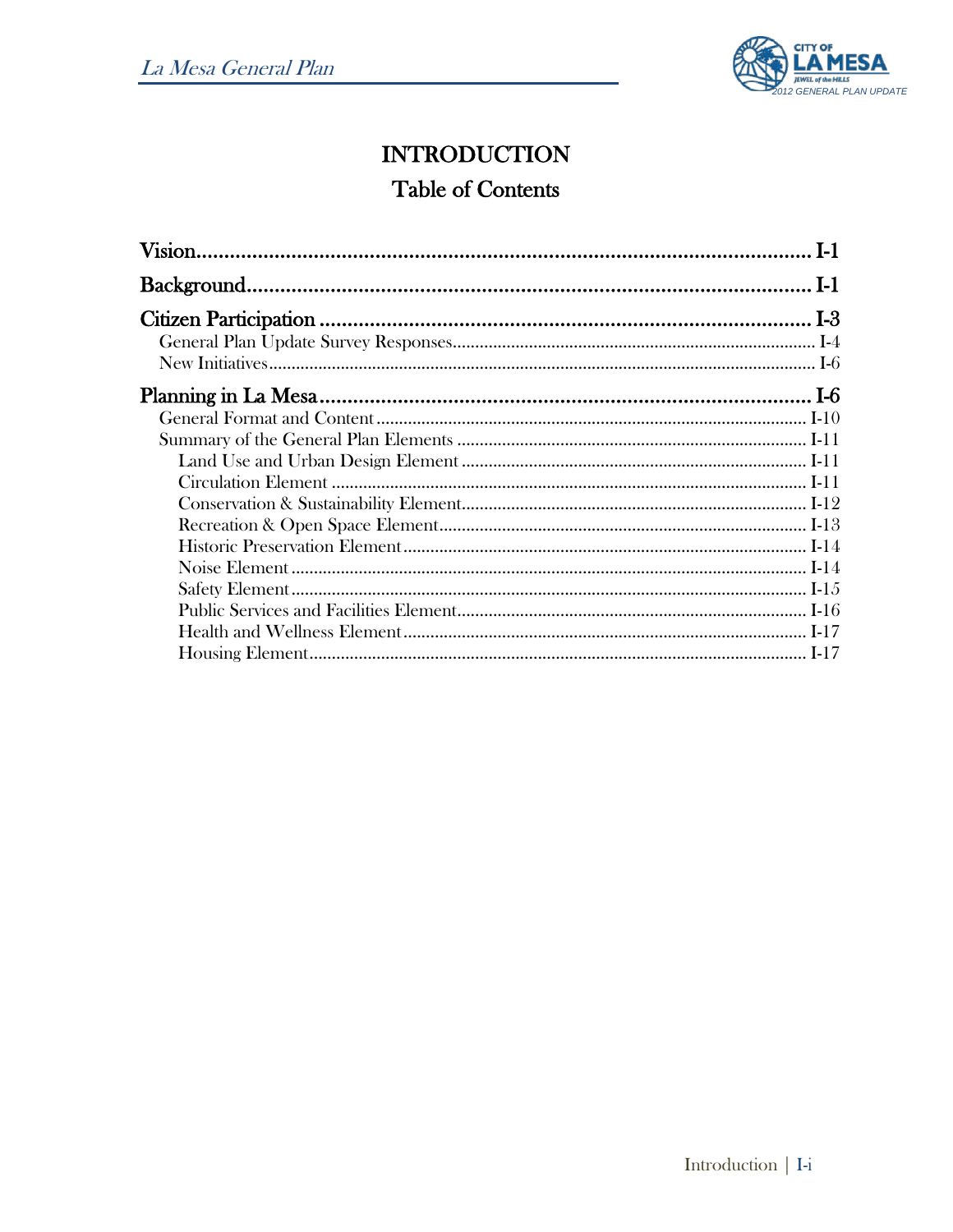

# **Introduction**

# Vision

The City of La Mesa is a community working together toward a common goal which includes a safe and healthy environment, state-of-the-art resources and technology, unsurpassed quality of life and an efficient and effectively run government organization!

**Background**<br>Each city and county in California is required to prepare and adopt a comprehensive, long-range general plan as outlined in the California Government Code (Govt. Code Sections 65300- 65362). The general plan is required to have seven elements: land use, circulation, open space, noise, conservation, public safety, and housing.

## **Motto:**

**"Finest small town in San Diego County."**

#### **City Goals:**

- Safe community.
- Maintain a financially sound and affordable city government.
- Continue to improve high quality municipal services.
- Revitalize neighborhoods and corridors.
- Enhanced recreation and quality of life opportunities.
- **Effective and efficient traffic** circulation and transportation.

California Law allows a city to include in its plan

other elements which are deemed locally important; such as historic preservation and urban design. The updated 2012 La Mesa General Plan includes the seven required Elements plus three additional Elements: 1.) Historic Preservation, 2.) Public Services & Facilities, and 3.) Health & Wellness. Urban Design is added to, and part of, the Land Use Element; Sustainability is added to, and part of, the Conservation Element; and Recreation is added to, and part of, the Open Space Element.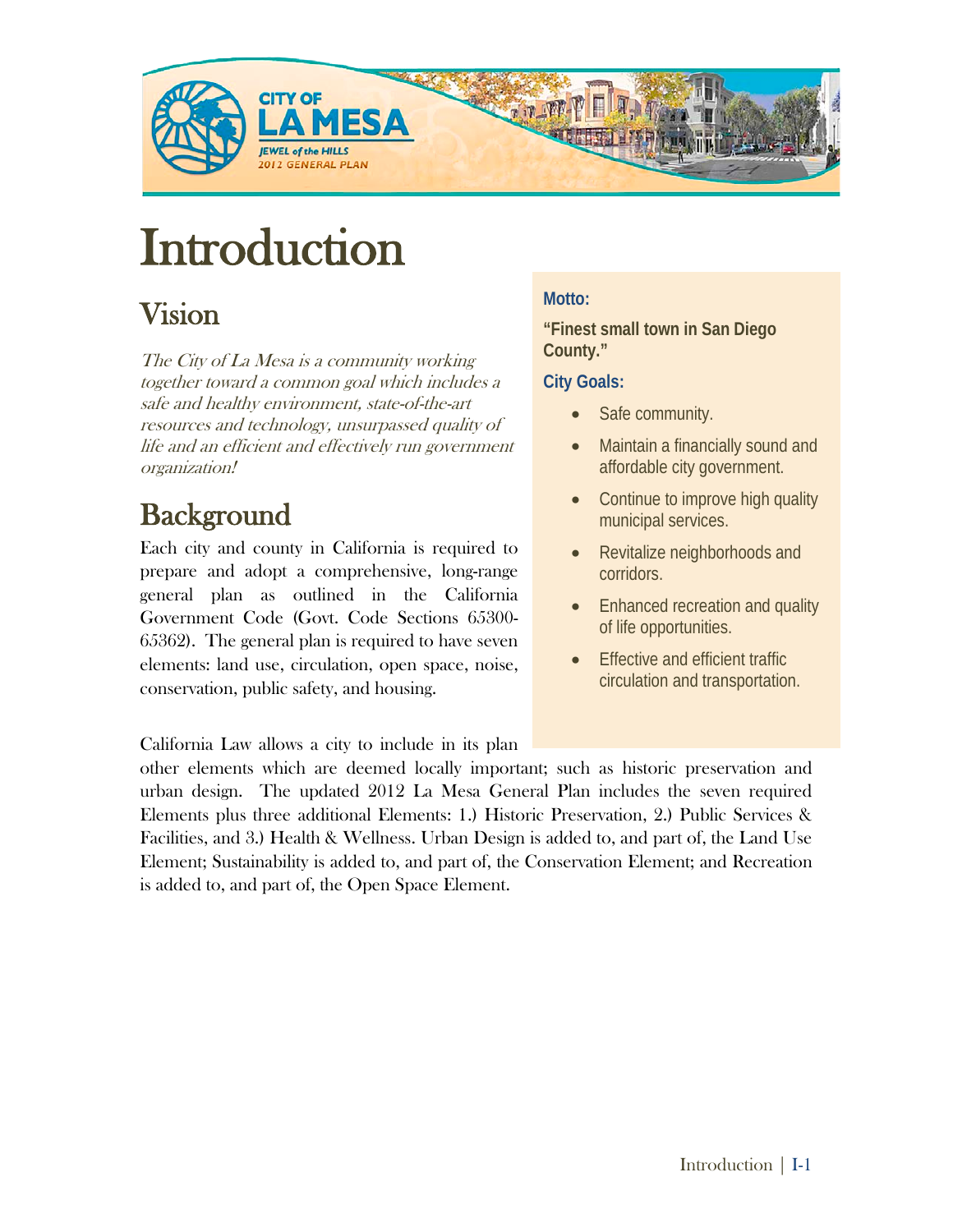

The updated General Plan contains ten (10) Elements:

- Land Use \* and Urban Design
- Circulation \*
- Conservation \* and Sustainability
- Recreation & Open Space \*
- Historic Preservation
- Noise \*
- Safety \*
- Public Services and Facilities
- Health and Wellness
- Housing \*

(\*7 Elements required by State law)



Sharp Grossmont Hospital Campus

With a 20-year planning horizon, the General Plan accommodates approximately 7,800 new people, 1,800 new housing units, and 1,200 new jobs based on SANDAG's Regional growth forecast for La Mesa.

- 2010 La Mesa pop. 58,150
- 2030 La Mesa pop. 65,984 (13% increase)
- 2050 La Mesa pop. 77,780 (33% increase)

The 2012 "Centennial" General Plan of the City of La Mesa gives the community an opportunity to look back 100 years when the City was incorporated on Feb. 16, 1912, and forward to the next century. At the time of incorporation, the population of La Mesa was only 700 people. The chart below shows the population growth in La Mesa since incorporation in 1912 and in each Census decade until 2010. It also projects the population growth to the year 2050 based on the SANDAG Regional growth forecast.



Population growth in La Mesa, actual and projected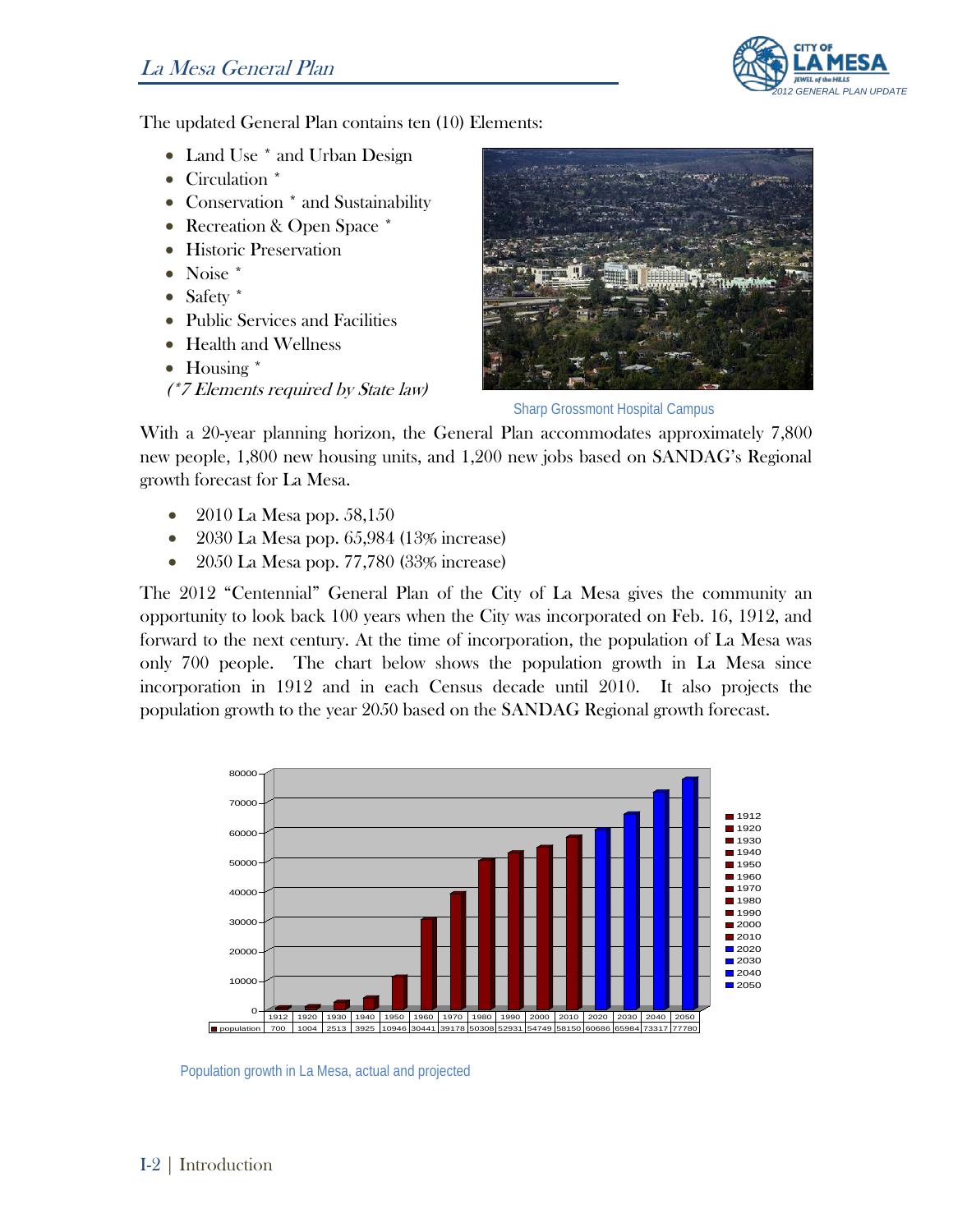

The 2012 La Mesa General Plan incorporates issues of sustainability, climate change, complete streets, water conservation, and wellness. The General Plan strengthens policies that preserve neighborhoods while promoting in-fill development opportunities in the City's commercial areas and along transit corridors in La Mesa. The Project will align the City's General Plan with Regional goals and State legislation that have been adopted since 1996.

Once adopted, the City Council and Planning Commission are required to ensure that development, both private and public, are consistent with the Goals and Policies of the Plan in the future. In this respect, the General Plan serves as a road map for the community, guiding many current activities and decisions, but also providing long-term direction for the City in the form of Goals and Policies.

The City of La Mesa adopted its first General Plan in 1965. It has been amended and added to periodically as State law has changed and as local needs have changed. A comprehensive update of the General Plan was last adopted by the City Council on March 12, 1996 and the Housing Element was previously updated in 2005.

A General Plan is intended to provide comprehensive, long-term direction by establishing locally important goals and policies. From time to time the Plan may be amended to reflect changing local policies and Regional objectives as may apply to La Mesa and State Legislature.

# Citizen Participation

To be useful, as well as legally adequate, a general plan should reflect the current views and values of the citizenry. As a comprehensive set of goals and policies about the City today and in helping the community move into the next century, this is one of the most important functions of the General Plan. To this end, all of the City's advisory Boards and Commissions provided meaningful input into the General Plan update process to assist the Planning Department in the preparation of this Plan. Presentations were given to all 13 boards and commissions in 2011. The presentations included:

- Population & Regional Growth
- Local and Regional Transportation
- Land Use, Historic Preservation, and Redevelopment
- Housing and Urban Design
- Public Services and Facilities
- Conservation of Natural Resources
- Noise and Public Safety
- Historic Preservation
- Sustainability
- Parks & Recreation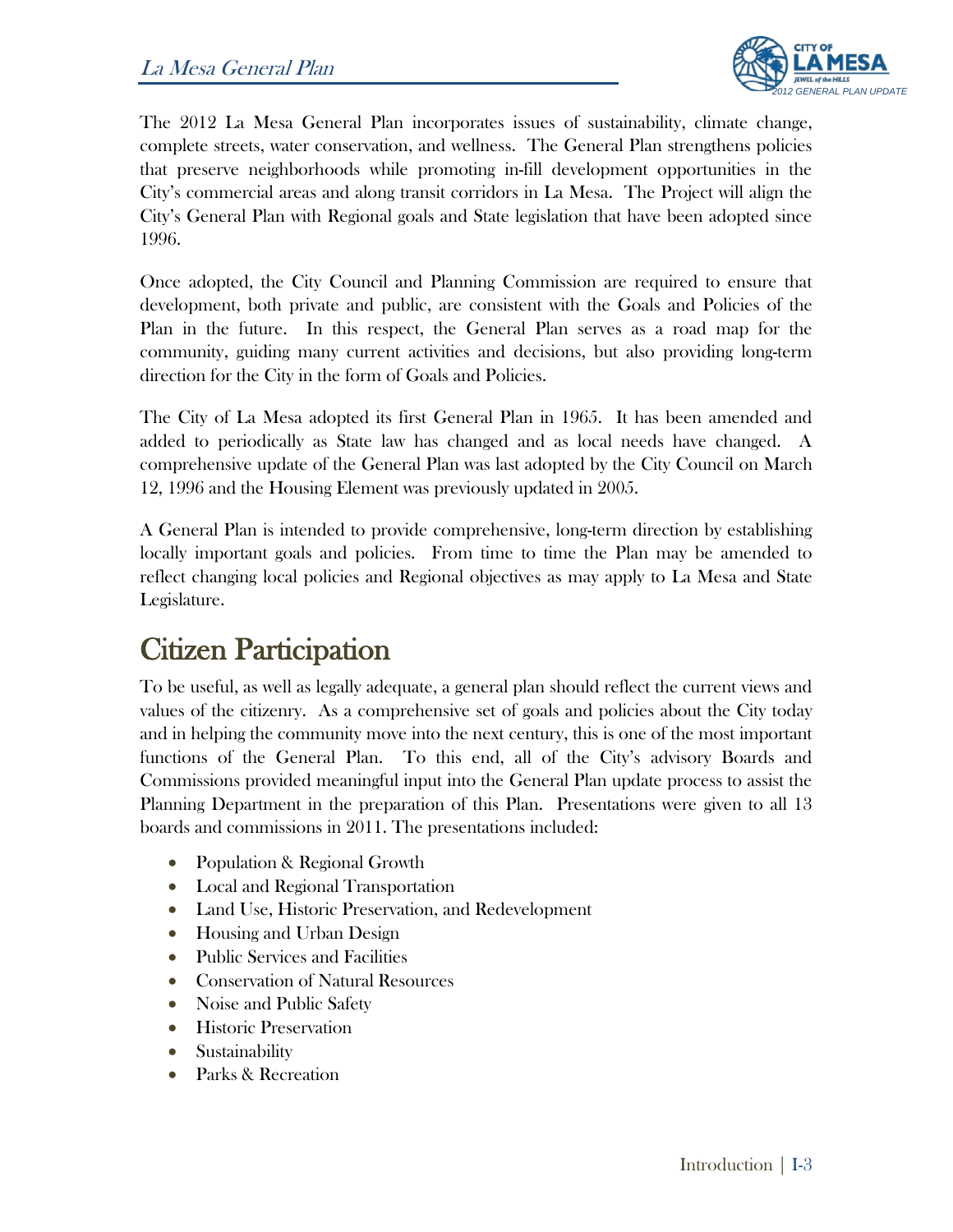

The public review and approval process used in the adoption of the 2012 General Plan included an Environmental Impact Report (EIR) and public hearings held before the Planning Commission and City Council.

In March 2010 a webpage dedicated to the General Plan update went live on the City's website. It contained useful information related to the comprehensive 2012 General Plan update and described how citizens could get involved in the process. A survey was posted on the webpage and the same survey questions were asked at five workshops held in 2010 and 2011. The five General Plan public workshops were held on April 15, 2010, September 23, 2010, April 7, 2011, July 30, 2011, and August 25, 2011. Public comments were collected in both written and electronic formats. The survey results from March 2010 to January 2012 are shown below. A total of 395 responses were received during that time.

#### General Plan Update Survey Responses

To the question "What healthy community topic(s) do you think are most important for La Mesa's future?" the responses are shown below.

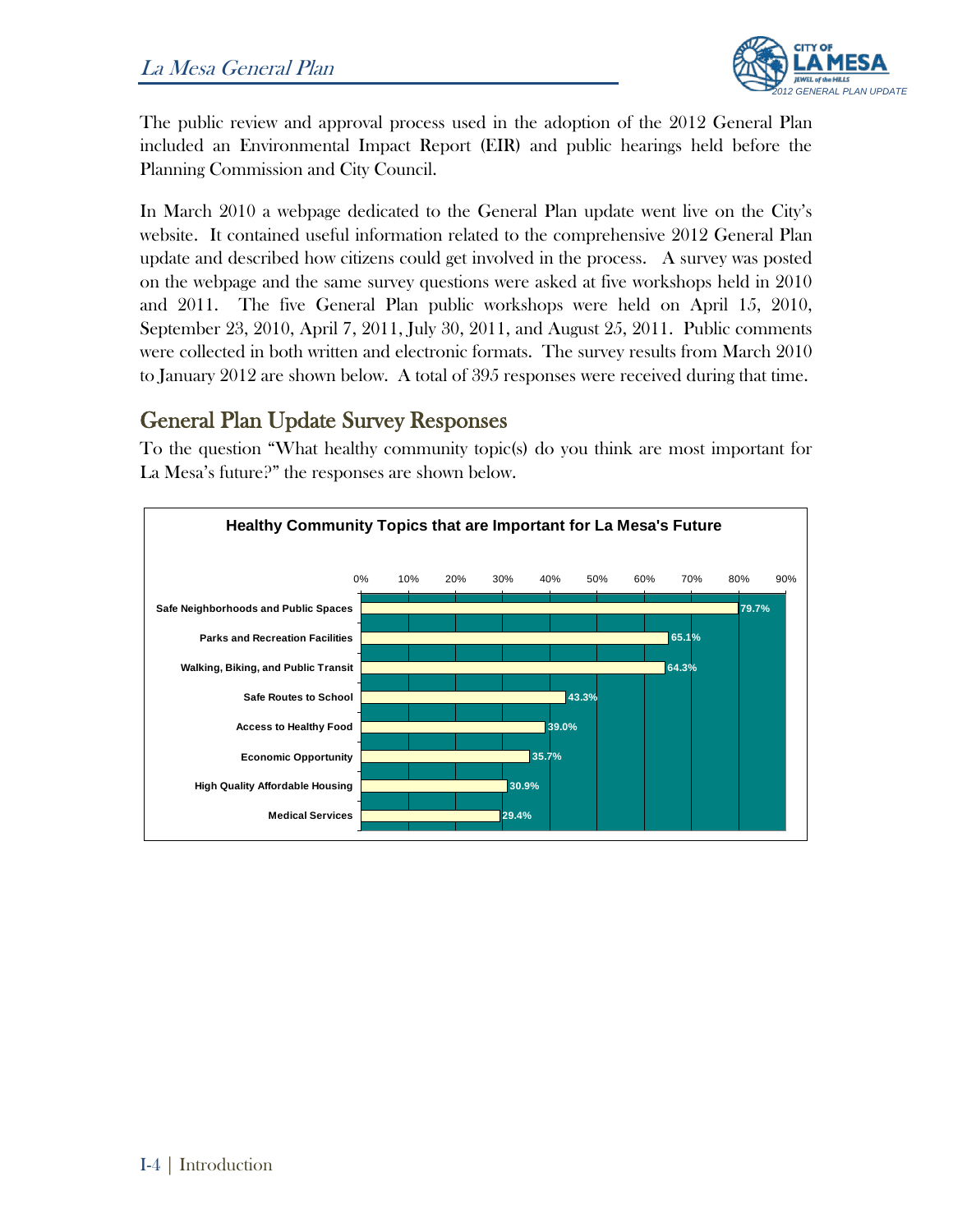

To the question "What sustainability topic(s) do you think are most important for La Mesa's future?" the responses are shown below.



Individual responses to the third open-ended question are categorized into the topic areas shown below.

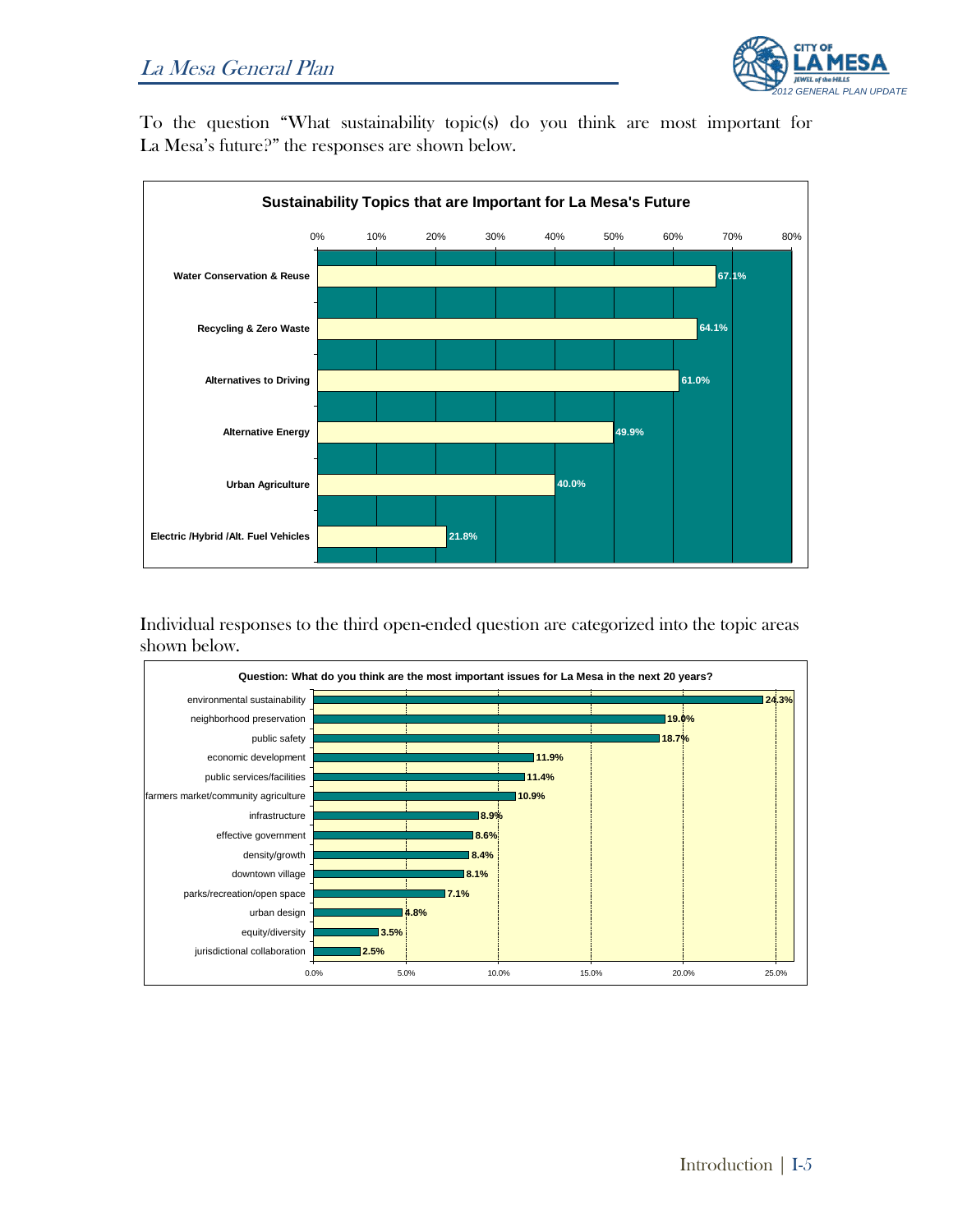

These three survey questions and the 395 responses to them are not scientifically valid because the number of responses was too low. However, this information shows general areas of interest for the future of La Mesa from the people that responded to the survey questions.

### New Initiatives

The planning process for the 2012 General Plan update includes the development of goals, objectives and policies that address new initiatives adopted by the State Legislature as well as the Regional planning efforts of the San Diego Association of Governments (SANDAG) including:

- The Global Warming Solutions Act of 2006 (AB 32)
- The Sustainable Communities and Climate Protection Act (SB 375)
- California Complete Streets legislation (AB 1358)
- Consistency with the SANDAG Regional Comprehensive Plan (RCP), Sustainable Communities Strategy (SCS), and Regional Transportation Plan (RTP) adopted by the San Diego Association of Governments (SANDAG)

Planning in La Mesa<br>Since becoming a City in 1912, planning in La Mesa has been an ongoing and evolving

process. This section briefly outlines the major planning efforts that have helped to shape the City by addressing changes faced during the growth and maturity of the town. Many of the goals for the community have remained very consistent through the years, such as preserving the quality of life in the various residential neighborhoods and keeping the Downtown area a viable Commercial District. This historical review is also helpful in demonstrating that the General Plan should be viewed as a living document that represents a continuous process, rather than just a fixed snapshot of one point in time or a description of a specific end state.



Solar panels provide shade and renewable energy.

The citizens of the community of La Mesa Springs voted to incorporate as the City of La Mesa in 1912. By 1928 the first Planning Commission was established. In 1934 the first comprehensive Zoning Ordinance, Ordinance Number 178, was adopted, which, according to the Planning Commission's resolution, showed "comprehensively the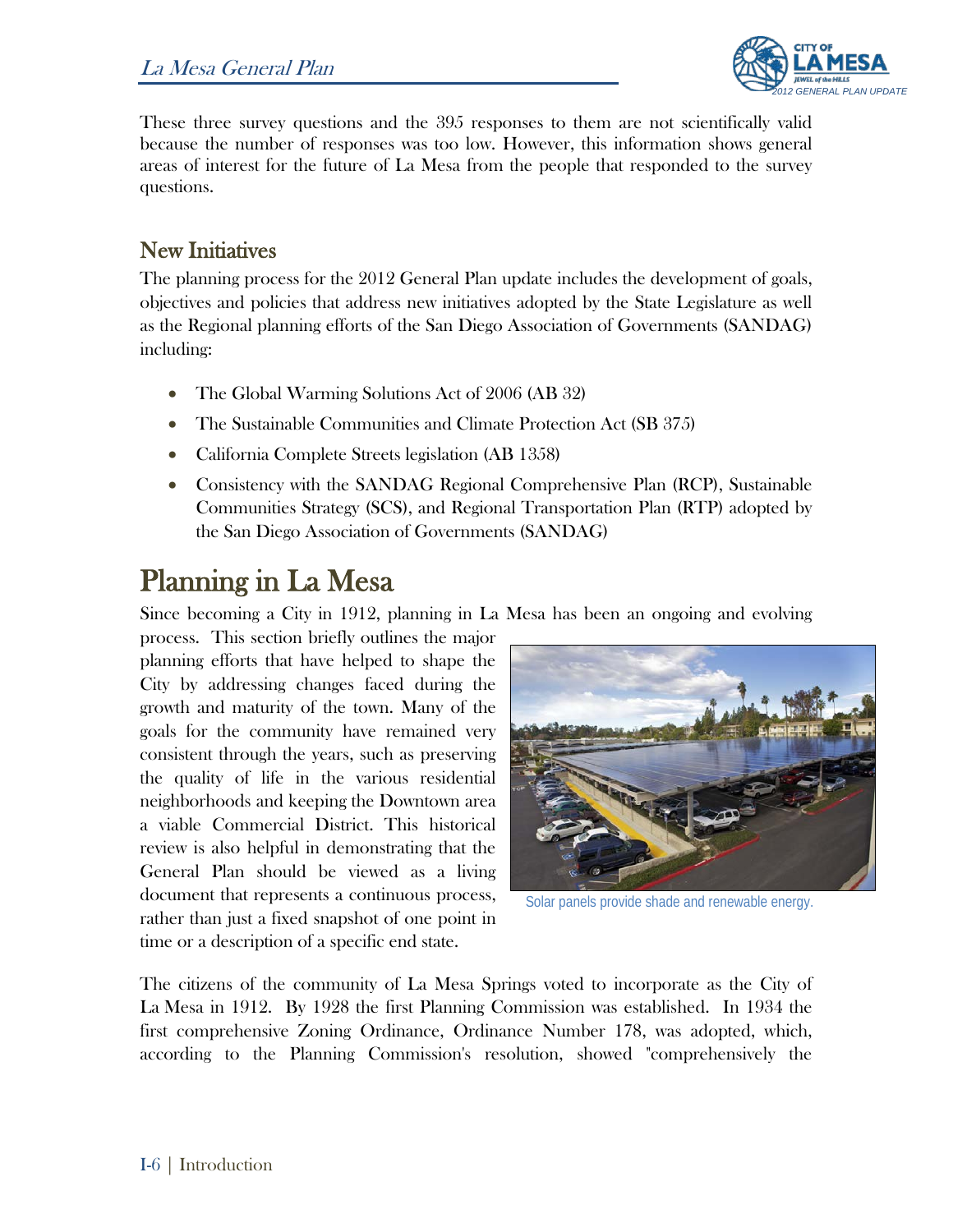

proposed districts in which the use, height and bulk of buildings were to be regulated, restricted and limited."

Ordinance 178 was amended several times over the next 10 years before a new ordinance, Number 265, was adopted on July 25, 1945. According to minutes of the Planning Commission, the purpose of the new ordinance was to:

- Provide for a relocation of the Industrial Zone and the plans for landscaping and beautifying the entrance to the City along U.S. Highway 80;
- Realign the boundaries of the Commercial Zone in keeping with new development;
- Relocate boundaries of all residential zones according to modern trends of expansion and development of the City; and
- Amend and clarify sections of the Ordinance that operation under the Ordinance has shown to be uncertain and indefinite.

Two years later the City's first subdivision ordinance was adopted providing regulations for the subdivision of land, dedications of streets and approval of maps thereof.



Historic Train and Depot

In 1954, several planning activities were underway in the City of La Mesa. The City contracted with Gordon Whitnall and Associates of Los Angeles to prepare a Master Plan, subdivision ordinance and zoning ordinance to address the issues of the new growth. The Master Plan contained recommendations concerning circulation, parking, parks and recreation, and public buildings.

Although the Master Plan was not

adopted in its entirety, a number of proposals contained therein were adopted. The proposed Subdivision Ordinance was enacted in 1954 and the proposed Zoning Ordinance, Ordinance Number 618, was adopted in 1958.

In 1959 a study entitled "La Mesa: A Study of the Future" was prepared by the Public Affairs Research Institute of San Diego State University. The purpose of the report was to assess the future fiscal condition of the City. Its basic assumption was that the citizens of La Mesa would desire to continue to live in a primarily residential community of singlefamily homes; a theme which predominates throughout the City's planning activities. The general conclusion drawn from the study was that the City had great potential as a commercial and professional center for much of the eastern metropolitan area, and that pursuance of this goal would be compatible with the existing residential community.

In the early 1960's the City found itself facing a number of planning issues generated by the rapid population growth of the previous two decades. Between 1940 and 1960 the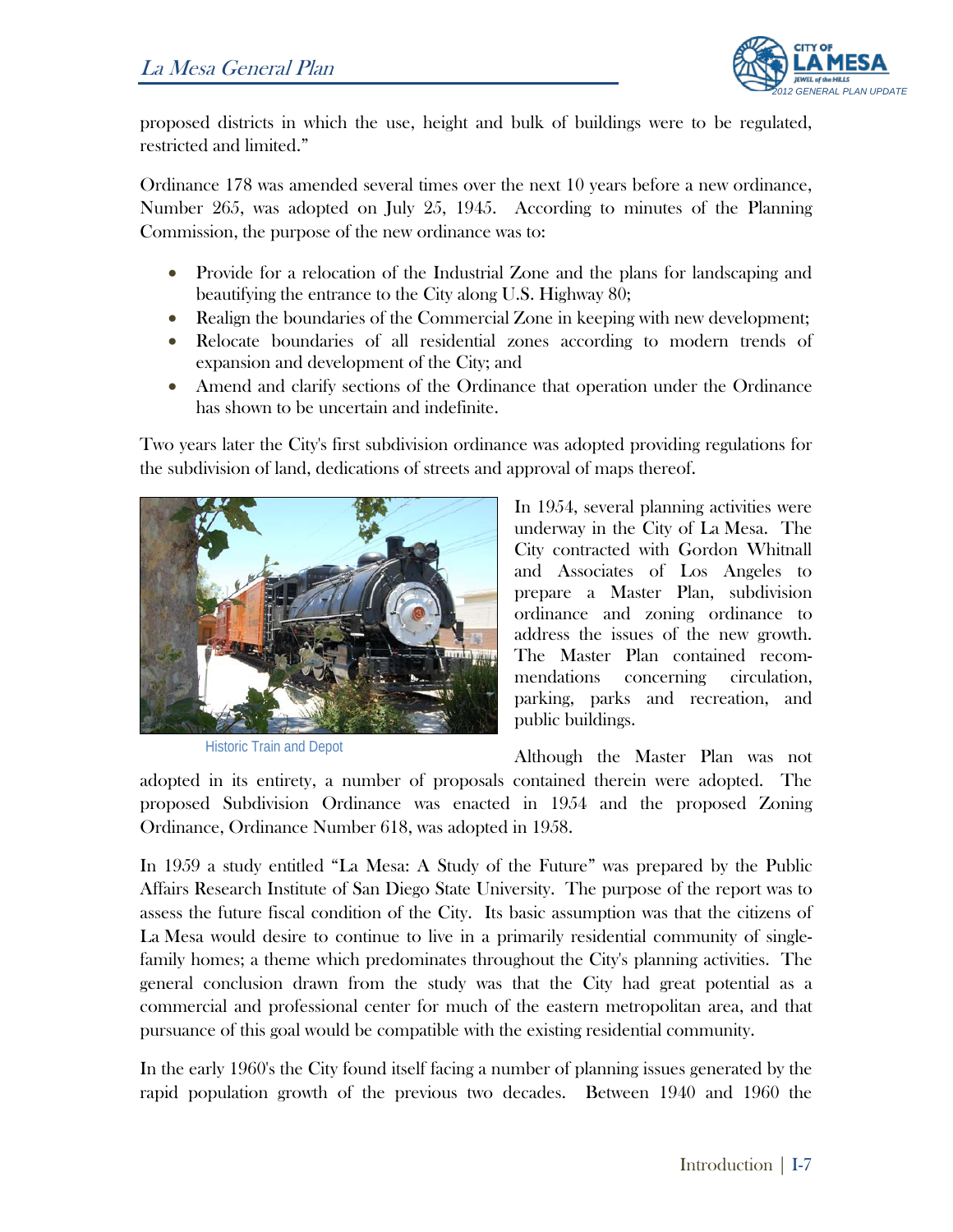

population grew from 3,925 to 30,441. Major issues included the construction of Interstate 8, which left the City divided in half without an adequate cross-town internal circulation system; an overabundance of commercial floor space resulting in vacant properties and a declining central business district; and the construction of housing resulting in a rapid loss of open space.

In order to confront these problems and resolve them, the City Council decided to prepare a General Plan. In 1962, the Planning Department, in association with the consulting firm of Eisner-Stewart and Associates, began developing the Plan. As the first step, the Staff completed a Land Use Survey, which was published as the first in a series of five reports. The second study undertaken in the development of the General Plan was an Economic Analysis by Real Estate Research Corporation. This study provided additional background information used in determining the amount of land to be designated for a particular use.

In January 1965, the City Council adopted the third series report, The General Plan. The primary purpose of the Plan was to guide the City's future growth and to encourage high quality development by establishing desired goals and objectives. The adopted General Plan contained Land use, Circulation and Public Facilities Elements. The community goals addressed in these Elements are summarized below:

- La Mesa is an optimum location for residential development and every effort should be made to retain its suburban quality and identity as a city of fine homes.
- There should be a balance between residential development and related public services by providing for schools, parks and other public service facilities adequate and convenient to serve the needs of all the people in all parts of the City.
- The Elements of the circulation system should be coordinated within the City and between the City and other adjacent municipalities so as to promote the safe movement of people and goods within and between the neighborhood, the community and the Region.
- The City, together with private enterprise, should devote concerted energies to the revitalization of the Central Business District as suggested in the Development Plan for the area.

In addition to the aforementioned General Plan Series Reports, two others were prepared. The General Plan Series Report 4, Proposed Precise Plan for the Central Business District and Town Center Plan, proposed solutions to the problem of that area's declining economic situation. The fifth and final report of the series concerned Capital Improvement Programming. It proposed a means of implementing the Public Facilities Element of the General Plan by classifying the numerous



Construction of New Bank Building

projects recommended for community improvement and rehabilitation in order of their importance and the City's ability to pay for them.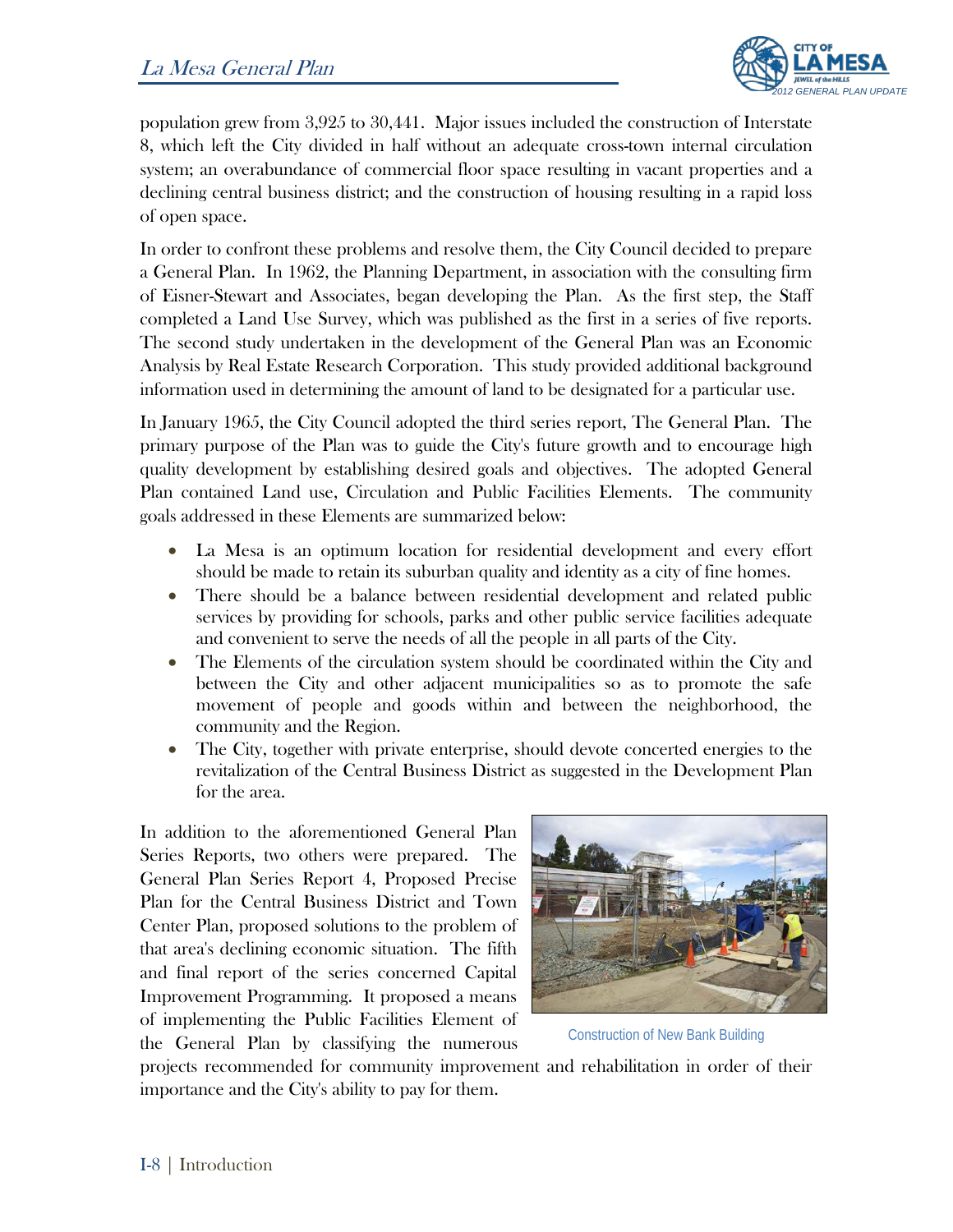#### La Mesa General Plan



In 1967, a Housing Element was added to the General Plan in response to new State requirements. In 1970, Conservation and Open Space Elements were added; and in 1971, State Law specified the need for each city to include seismic safety, noise, scenic highway and safety elements.

State Legislation in 1971 also required that zoning and subdivision approvals be consistent with the adopted General Plan. This legislation prompted La Mesa to update the Land Use Element and Zoning Ordinance 618. In response to the changes to the Land Use Plans, many areas of the City were rezoned to make the local zoning designation consistent with the General Plan's Land Use Element. This reflects the primary growth phase of the City where urban uses expanded to the City limits and merged with existing development. During this period, the City also adjusted to its southwest boundaries in response to the incorporation of Lemon Grove in 1977.



Grossmont Center

Since 1980, there have been some important amendments to the General Plan. The most significant amendment to the Land Use Element included several changes made in 1982 to reflect the changes recommended by the West-Central Specific Plan. This amendment investigated a number of problems in the area such as circulation and the pattern and design of existing land uses.

New land use designations were developed to promote the realization of objectives for the area. Other additions to the General Plan included a Bicycle Plan as part of the Circulation Element in 1981. This Plan assessed the needs of bicyclists traveling on City roadways and proposed a new bicycle network and procedures for its implementation. In 1984 a Historic Preservation Element was adopted that set policies for the preservation of architecturally and historically significant buildings and sites.

Since 1980, the General Plan has been amended and added to periodically as State Law has changed and as local needs have changed. A comprehensive update of the General Plan was last adopted by the City Council on March 12, 1996 and the Housing Element was last updated in 2005.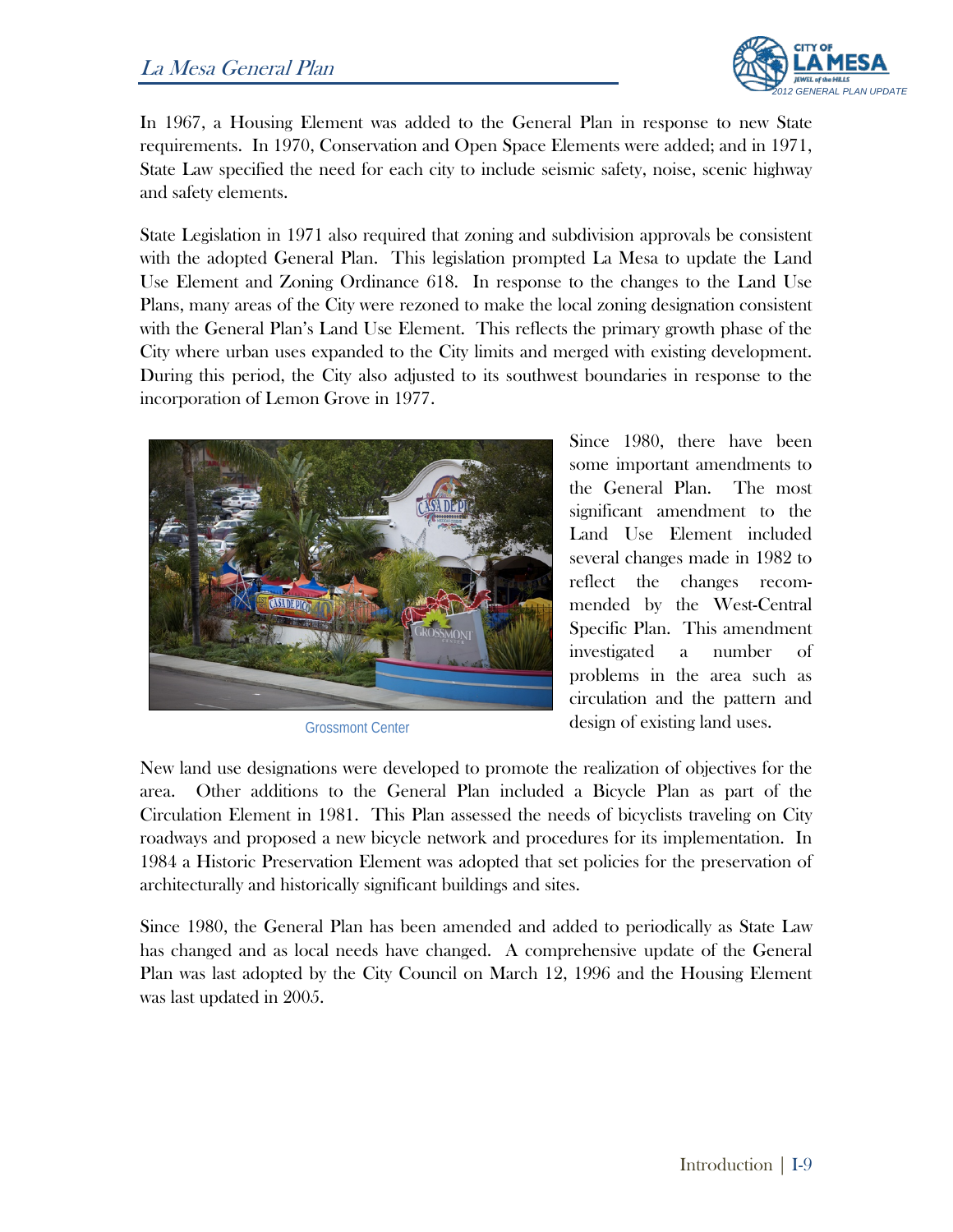

### General Format and Content

The General Plan includes ten Elements that are divided as chapters within the document. Although each Element contains a separate subject area and a set of policies and programs, the Elements should be viewed collectively as the General Plan with policies that are interrelated and internally consistent. For example, in determining the City's Goals and Policies regarding residential neighborhoods, one should consider the Policies within several Elements, such as Land Use and Urban Design, Circulation and Historic Preservation. Each Element has a particular focus, but is supported by the other parts of the "comprehensive" General Plan.

To make the General Plan a useful tool in the daily decision-making processes of the City, each Element uses a similar format and presentation. Each subject area is presented as an Element or Chapter of the General Plan but contains a table describing its relationship to other General Plan Elements. The Element is started with a Vision Statement, which gives the most general and long-range description of what the City should be striving to achieve. Subsections break the broad subject areas into specific topics, which contain Goals, Objectives and Policies.

Many existing goals, objectives and policies were edited to be consistent with the overall formatting of the draft General Plan document while maintaining the original intent and concept.

Following a discussion of each topic or issue are numbered "Objectives and Policies". The Objectives and Policies are more specific statements that describe the City's Policies needed to achieve the Vision and Goal statements. Finally, each Element includes a list of Implementation Programs that outline current or planned activities the City will undertake to implement the General Plan.

The General Plan presents a range of information and statements to describe the City and define where we are today and where we would like to go in our future. This hierarchy is listed below:

- Vision Statement
- Goals
- Objectives
- Policies
- Implementation Programs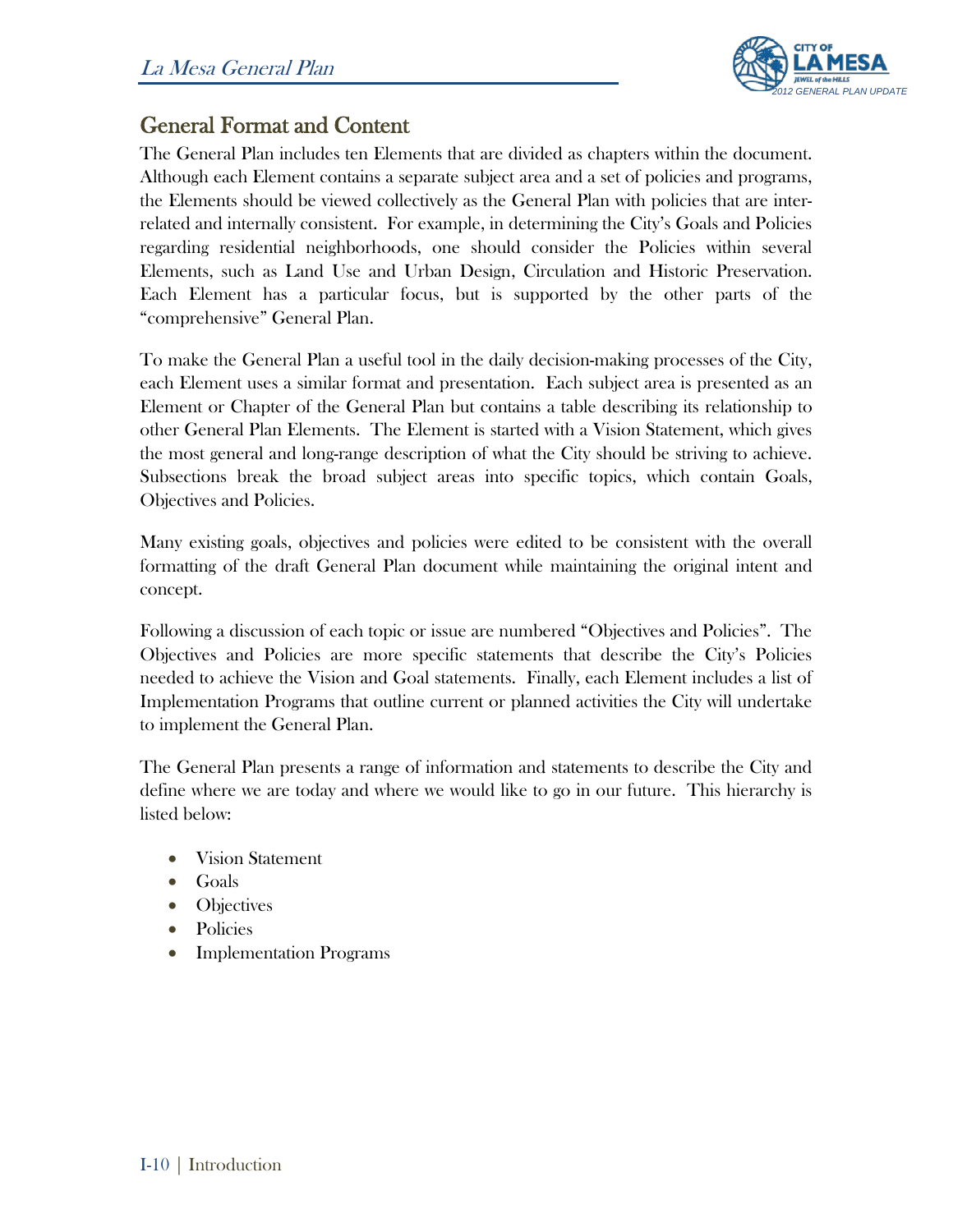

### Summary of the General Plan Elements

The following sections provide a brief summary of each of the Elements in the General Plan. This includes a discussion of the major issues within the Element and a description of the purpose for this portion of the General Plan.

#### Land Use and Urban Design Element

The Land Use and Urban Design Element of the General Plan focuses on the physical form and development of the community. This Element also identifies the Goals and Policies of the City related to La Mesa's role in a Regional planning context. The Regional issues are discussed within the section describing the Planning Area and the Regional Growth Management Strategy. The Element combines two major sections of the General Plan, Land use and Urban Design. Within each of these sections is a summary of the issues, which leads to the City's Goals, Policies and Objectives related to these topics. At the end of the Element there is a section, which outlines a range of existing and proposed programs intended to implement the Goals, Policies and Objectives established in this portion of the General Plan.

The policies of the Land Use and Urban Design Element place heavy emphasis on two concepts:

- The preservation and enhancement of residential neighborhoods and open spaces.
- Ensuring that new development and redevelopment along the City's major commercial and transportation corridors are of high quality and fit well into the fabric of the community.

In satisfying these two concerns, it will be the task of City leaders to preserve the past while allowing a level of growth necessary to sustain a viable community. The City cannot remain stagnant, without some new development, and continue to provide the level of service that will retain the quality of life citizens of La Mesa have come to expect. Both public and private property will experience wear and tear over time. Without reinvestment in maintenance and improvements, cities, like other facilities and systems, will deteriorate over time. As the cost of providing services in the community gradually rises, and the need to repair aging infrastructure increases, the lack of financial resources will make it more challenging for the City to provide a quality urban environment.

#### Circulation Element

The Circulation Element outlines a comprehensive approach for establishing Goals and Policies for a complete transportation system. It includes the concepts and recommendations from the Walkability Plan/Sidewalk Master Plan and the Bicycle Facilities and Alternative Transportation Plan to address the new requirements of AB 1358 California Complete Streets legislation. This system is made up of various networks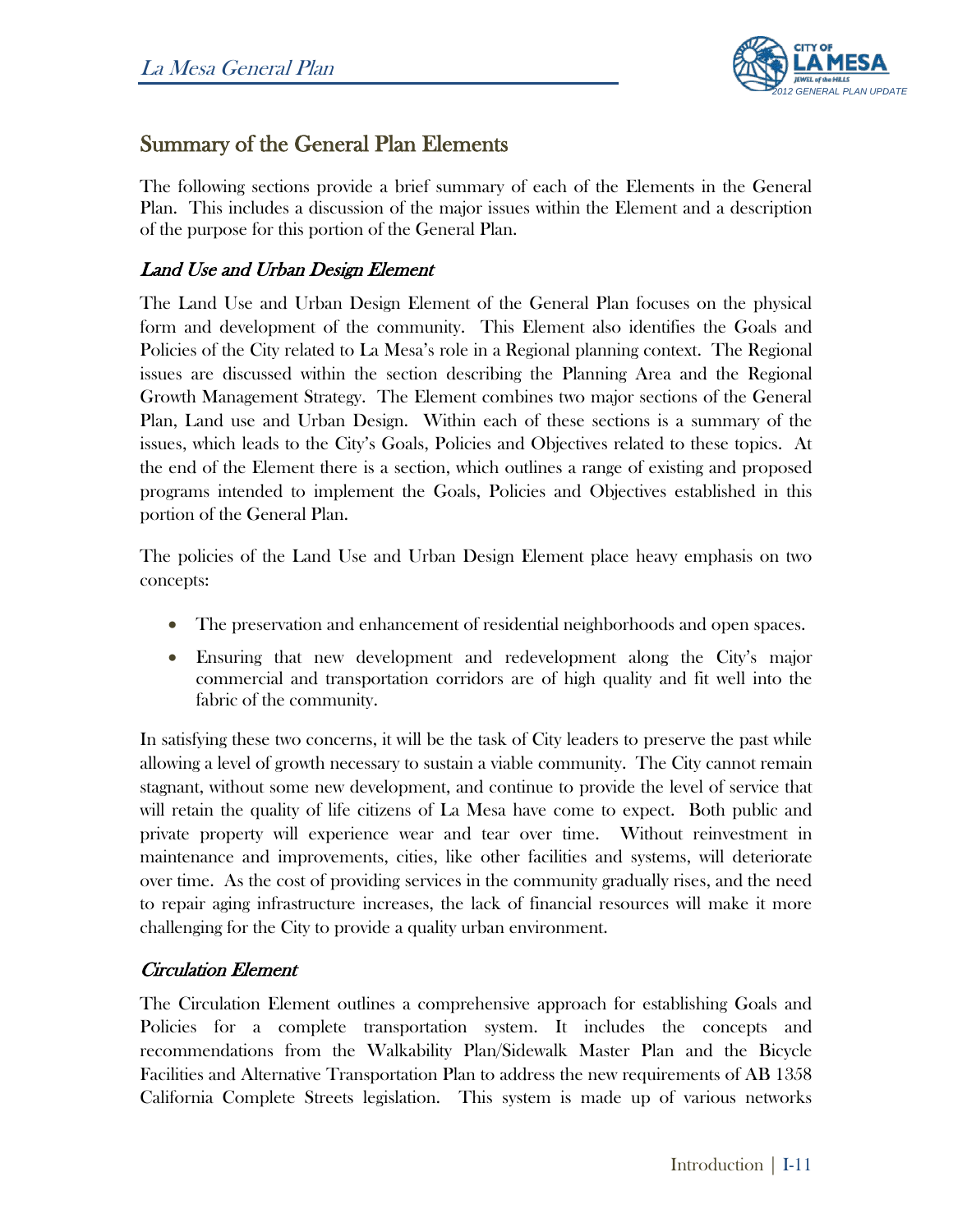

representing the different modes of travel, cars, buses, walking and cycling. The Circulation Element outlines the short- and long-range issues related to the particular components of the circulation network. It also defines the issues related to linking the various networks into a cohesive and effective overall transportation network. This concept of linking networks involves coordinating networks which are of concern primarily to La Mesa, as well as ensuring these local systems are linked efficiently with neighboring cities and with Regional transportation systems, such as transit routes, freeways and arterial streets.

In expanding the scope of the Circulation Element beyond just an outline of the street classifications, there are some key concepts appearing throughout the Element that tie the various components of the Element together. These concepts include:

- The Circulation Plan requires a balance between mobility and access.
- The needs for each of the various modes of transportation must be evenly balanced and effectively linked together into a cohesive system.
- The basic street system in La Mesa is well established and strongly defined by existing development patterns and terrain. This basic street pattern is not planned to significantly change during the planning period, therefore most circulation solutions will need to work within the given circulation infrastructure.



Grossmont Trolley Station Elevator and Bridge

• The Circulation system should be thought of as a series of paths that not only move people effectively through the City and the Region, but also physically define the character and quality of life in the community

A safe and efficient Circulation system is essential to the health and welfare of the residents of La Mesa, as well as being essential for the economic viability of the businesses, industries and services, which are a part of the community.

#### Conservation & Sustainability Element

The City of La Mesa has experienced a substantial transformation over the past 100 years as it has grown along with the surrounding Region. The community has evolved from being primarily a semi-rural bedroom community to its current status as an east county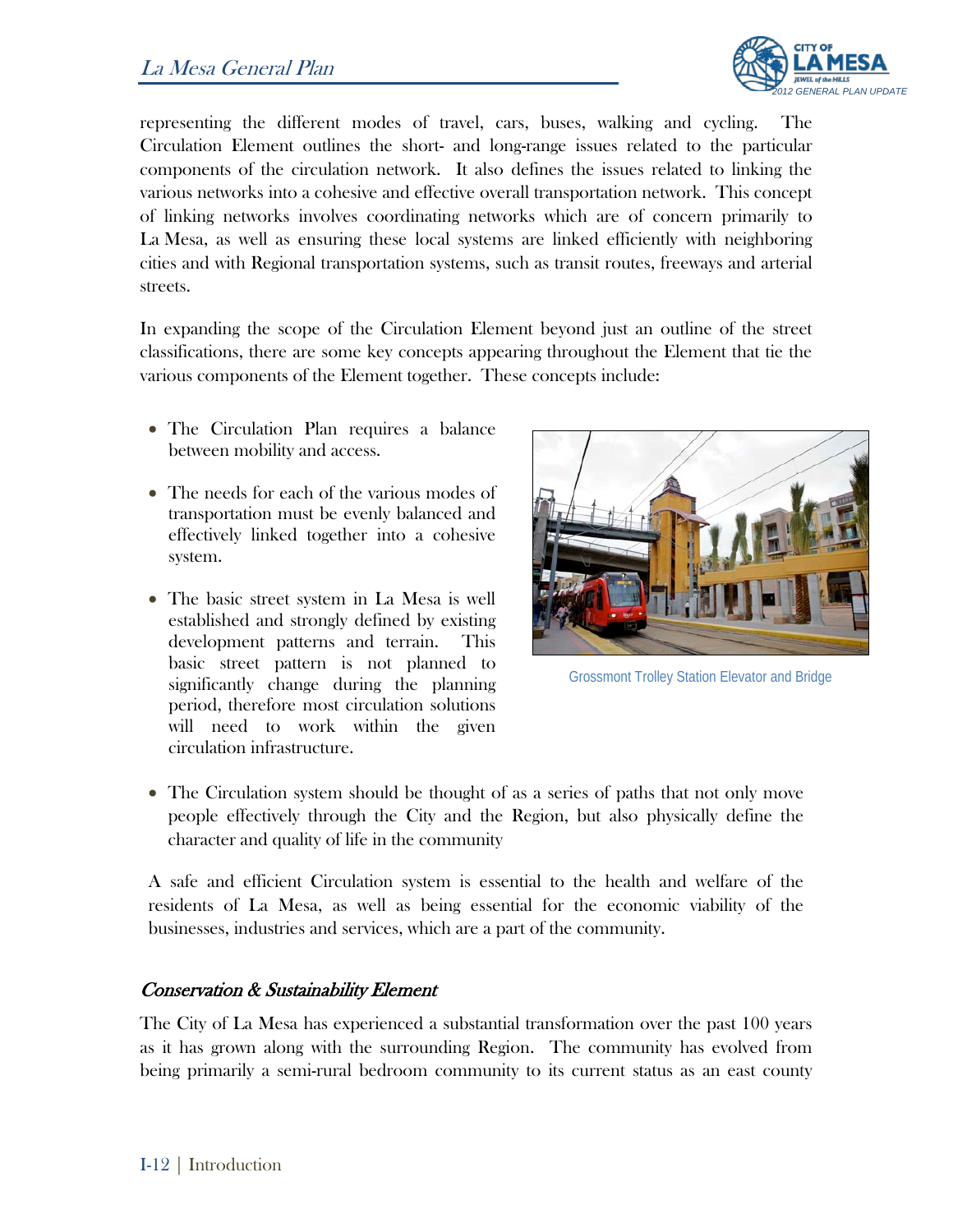#### La Mesa General Plan



urban sub-center. Approximately 98% of the City's land area has been developed with residential and commercial land uses. La Mesa does not have many of the resources typically discussed in a Conservation Element, such as significant natural habitat areas, bodies of water, coastal zones, agriculture or mineral resources. These issues are important to the community in a Regional context, and the Goals and Policies in this Element reflect this interest in supporting Regional resource conservation efforts. Resource conservation issues, which are of Regional interest, also apply directly to local implementation including air quality, water supply, solid waste management, sewage treatment, and storm water pollution management. These topics, as they relate to conditions in the City of La Mesa, are addressed in this Element as well.



Colorful Walk in La Mesa

The topic of "Sustainability" has been added to the Conservation Element to address initiatives such as the Global Warming Solutions Act of 2006 (AB 32) and the Sustainable Communities and Climate Protection Act (SB 375). The La Mesa Environmental Sustainability Commission provided significant input into the development of the Vision, Goals, Objectives and Policies of this Element.

The purpose of this Element is to accommodate population growth and future development in the most environmentally sustainable and non-polluting ways possible.

#### Recreation & Open Space Element

The purpose of the Recreation & Open Space Element is to establish the Goals, Objectives and Policies needed by the City to meet the community's current and future open space and recreational needs. A decline in the number of acres of undeveloped land has accompanied the urbanization of La Mesa over the past century. This decline in the amount of undeveloped areas for open space purposes has increased the importance and demand on the City's urban open space resources. The backbone of the City's Open Space Plan is the City's 14 parks and the open space resources provided by the schools within the City. In addition, private open space within residential developments, and even commercial recreational opportunities, will continue to be important components of the open space network needed to maintain a high quality of life in the City. Within the parks, there are conflicting demands on the open space for recreation purposes, for preservation of natural areas and for public health and safety. The Open Space section of the Conservation and Open Space Element establishes guidelines for balancing the demands placed on the City's parks and open space areas. There is a close relationship between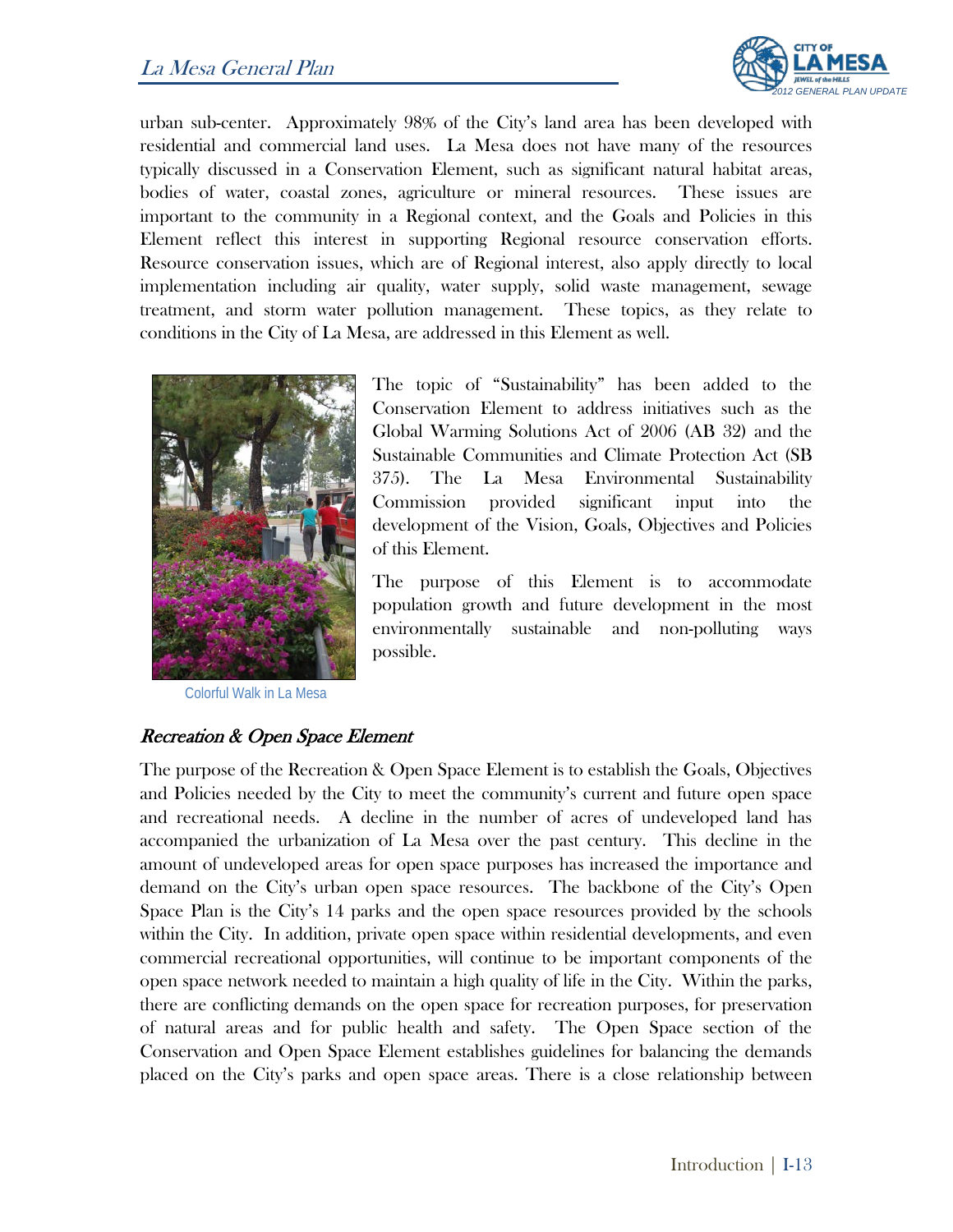

measures needed to conserve natural resources and those needed to provide open space to sustain the quality of life for La Mesa's citizens.

This Element includes highlights and recommendations from the City-wide Parks Master Plan to incorporate the recommendations and policies relative to parks and recreation within the City.

#### Historic Preservation Element

No city can hope to understand its present or to forecast its future if it fails to recognize its past. By tracing the past, a city can gain a clear sense of the process by which it achieved its present form and substance. Even more importantly, a city can use this information to determine how it is likely to continue to evolve. For these reasons, efforts directed at identifying and preserving La Mesa's historic architectural and cultural resources, with their inherent ability to evoke the past, should be pursued.



Historic Porter Hall

Historic and cultural resources are physical features, both natural and man-made, associated with human activity. These may include such physical objects and features as archaeological sites and artifacts, structures, groups of buildings, street furniture, signs, and planted materials. In short, almost anything that connotes human historic (and prehistoric) presences. They may also include sites of fossil deposits or natural features which predate human arrival in the Region.

La Mesa first adopted a Historic Preservation Element in 1984. By 1985, the City had adopted an Implementation Ordinance, which created the Historic Preservation Commission, outlined the Commission's responsibilities, and prescribed a process for designating Historic Landmarks and Historic Districts in La Mesa.

#### Noise Element

The purpose of the Noise Element is to identify and appraise existing noise problems in the community and to provide guidance to the City to avoid noise problems in the future. Accomplishing this goal requires an evaluation of existing and projected noise sources in the community. The Noise Element, as well as other General Plan Policies and implementing Ordinances, such as zoning codes and noise ordinances, are effective tools in noise reduction and mitigation, which will improve the overall quality of life for the citizens of La Mesa.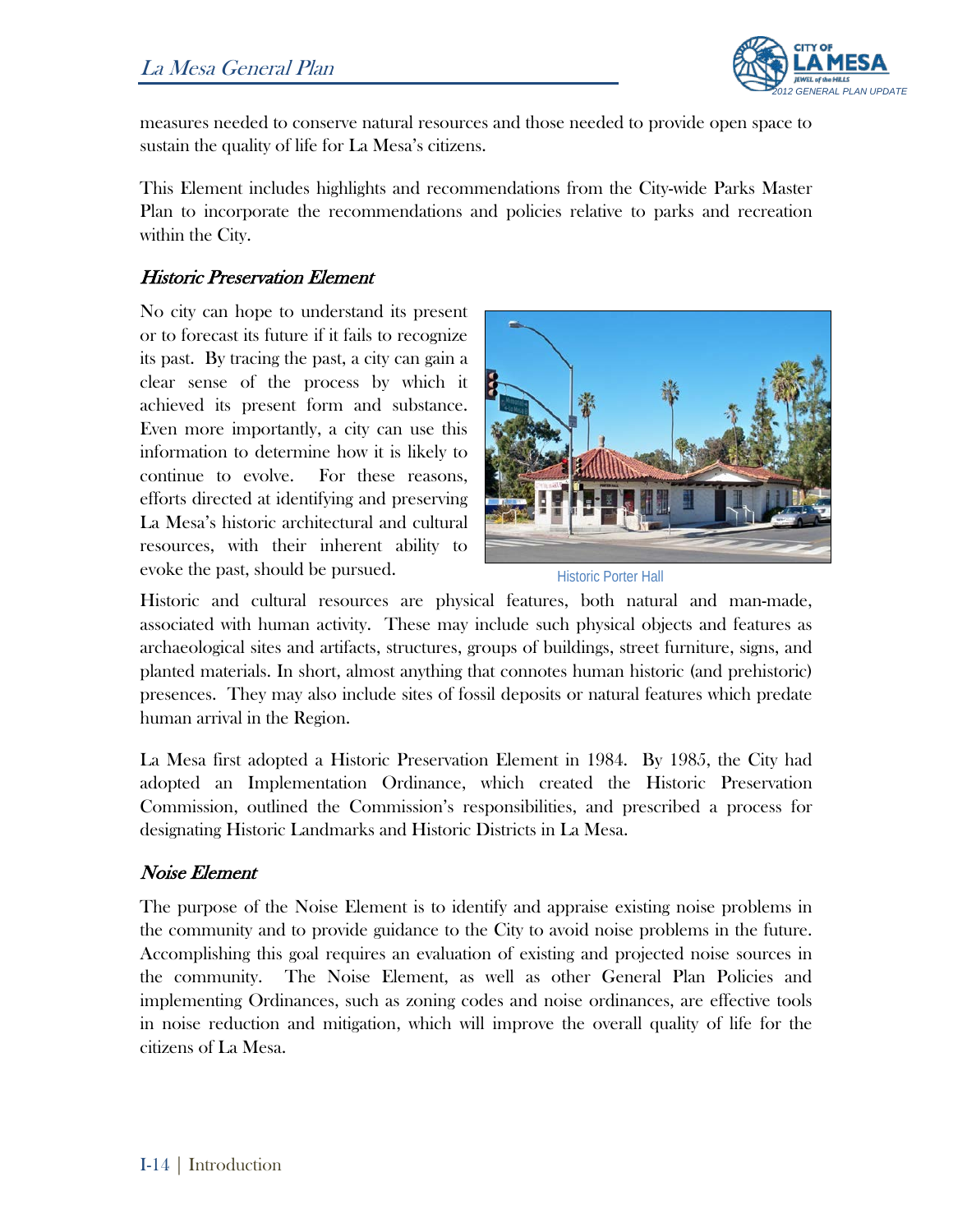

A consulting firm was retained by the City to assist in the preparation of background information necessary for the formulation of goals and policies for the Noise Element. The primary finding about La Mesa's noise environment is that street and highway traffic is, and will continue to be, the major sources of intrusive noise in the City. Residential neighborhoods throughout the City are impacted by traffic noise.

This Element quantifies the community noise environment of the City of La Mesa in terms of noise exposure contours. These contours are the basis for the development of land use compatibility guidelines. The noise contours of major noise sources have also been prepared to assist in setting policies for the proper distribution of land uses and establishment of development standards. Since the last comprehensive update to the General Plan in 1996, the extension of SR-125 and the East (Green) Trolley Line has been completed. This update includes SR-125 in the Noise Element.

The Noise Contour Map assists in decision making regarding the placement of noise sensitive land uses such as residential, schools, hospitals and libraries. Where noise sensitive uses are proposed in areas exposed to high noise levels, the Noise Element outlines policies and noise attenuating measures, including building placement, type of construction and materials selections.

#### Safety Element

The Safety Element identifies hazards within the community and contains policies designed to mitigate the risk to the public. Areas of concern include hazards associated with seismic activities, flooding, fire, unstable soils and other natural or manmade hazard. The updated Element includes the City's "Hazard Mitigation Plan". Existing conditions are described along with the Goals and Policies established by the City to minimize the risks associated with these conditions.

Ensuring the health and safety of La Mesa's citizens and maintaining the quality of life in the community have been long standing goals for the City. Many of the policies and programs addressed in this Element reflect this longstanding commitment. In addition, the Safety Element recognizes that we are living in an everchanging environment where the best policy is being prepared and maintaining the ability to respond effectively to the unknown.



Gathering at Fire Station No. 11

The purpose of the Safety Element is to incorporate safety considerations into the planning process in order to minimize the impact of hazardous conditions or emergency situations on the community. The following are the identified areas of concern addressed in this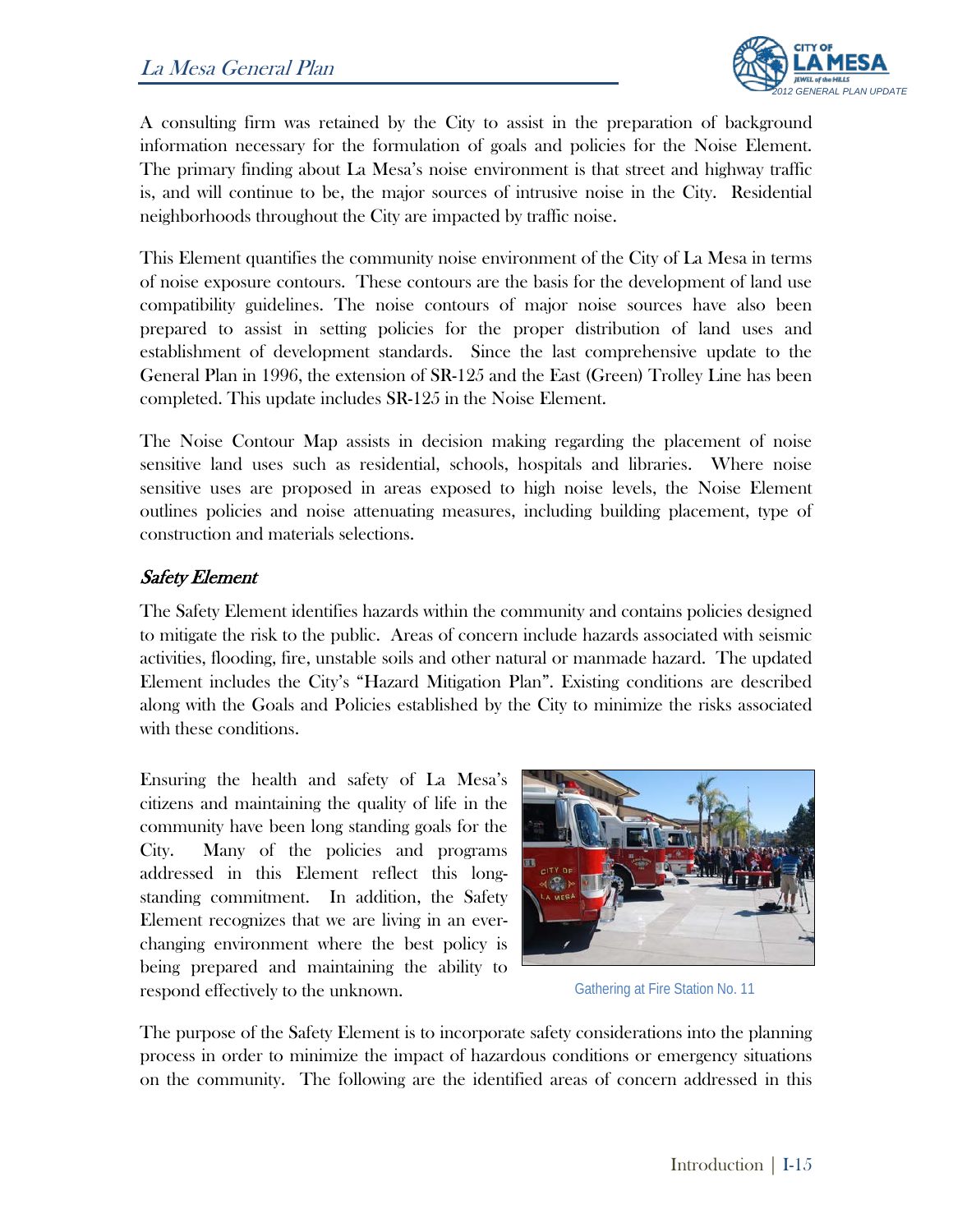

Element: Flood Hazard, Geologic Hazard, Seismic Safety, Fire Safety, Hazardous Materials Exposure, Disaster Preparedness and Citizen Safety. Some related policies and programs are also found in the Public Services and Facilities Element.

#### Public Services and Facilities Element

State Law does not require a general plan to include a Public Services and Facilities Element. The City has chosen to include a Public Services and Facilities Element because these topics are important to the City's quality of life. Public services and facilities are also linked to the General Plan through the Capital Improvement Program. Every two years, the Planning Commission reviews the proposed Capital Improvement Program. The Capital Improvement Plan must be found consistent with, and serve to further, the Goals and Policies of the General Plan.

Planning for future services and facilities is among the most important roles of local government. The General Plan can help estimate the potential for growth in the residential and commercial sector. Growth in these areas impacts the demand for services and facilities. Anticipation of, and response to, increased services and facility demands can achieve the goals of this Plan and provide the orderly growth within the community that is needed to sustain La Mesa's quality of life expectations.



Capital Improvement Projects enhance La Mesa's streets.

Most of the growth on undeveloped land has already occurred. The years ahead are going to need to address the redevelopment of older commercial areas and the allowance for appropriate forms of infill development. Analysis of services and infrastructure needs is important to ensure that future development does not overtax both physical systems and is financially feasible. Planning for and replacing aging infrastructure will be important for existing citizens and property owners as well as those wishing to invest in La Mesa's future.

The City of La Mesa provides vital services to the citizens of La Mesa through the following departments: Police, Fire, Public Works, Administrative Services/Finance, Community Development, and Community Services. To provide these services, the City maintains police and fire stations, parks, recreation centers, a maintenance yard, a City administration center, various community facilities, and many networks of public infrastructure needed to keep the City running. The provision of services and maintenance of facilities is supported by various revenue sources outlined in the Element. How the revenues are allocated through the budget process is also described in the section on expenditures by program area.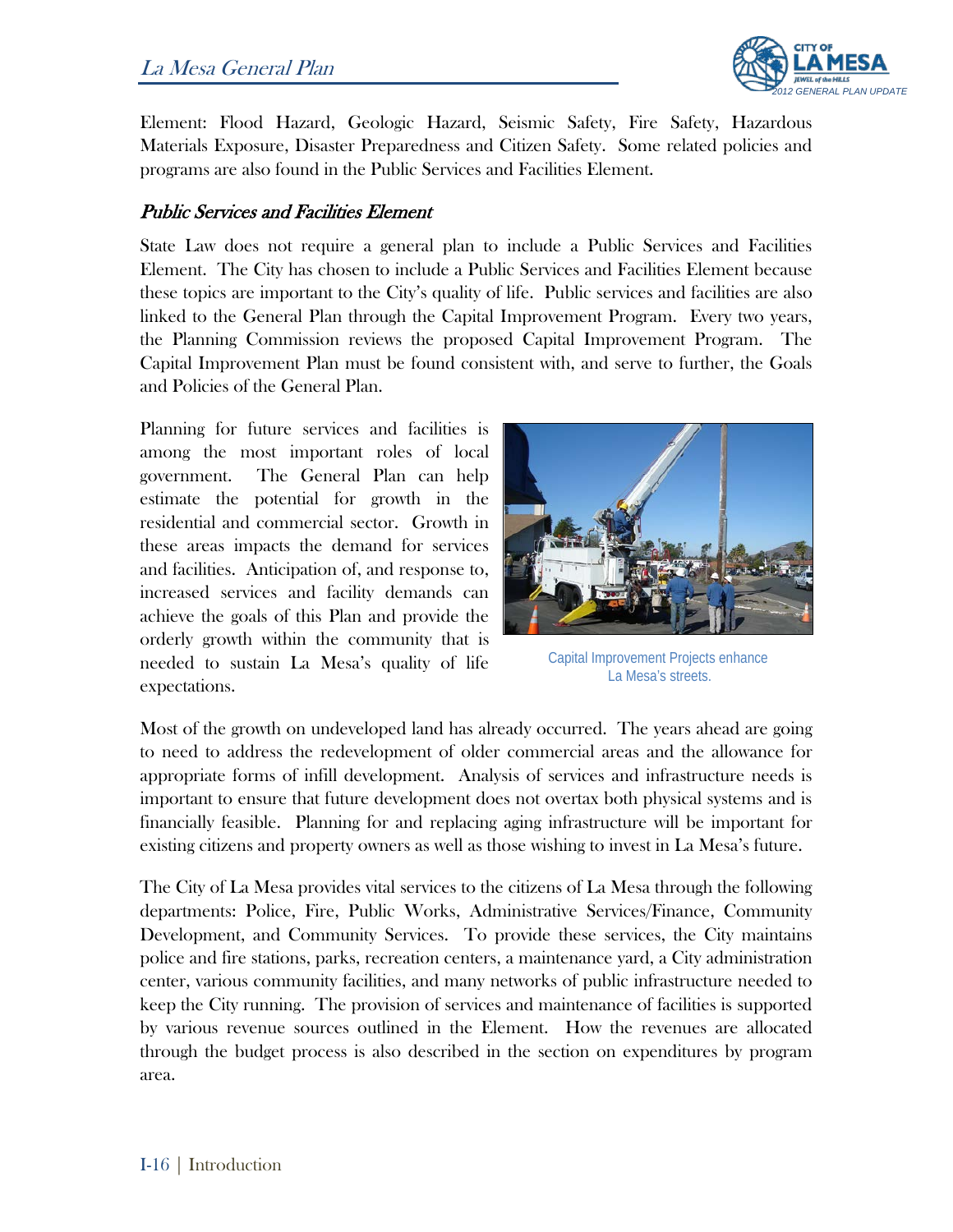

#### Health and Wellness Element

State Law does not require that a general plan include a Health and Wellness Element, but the inclusion of such an Element reflects Goals and Policies that the City has embraced in recent years. The Health and Wellness Element describes the measures La Mesa will take to make the health of the community a priority and achieve its vision of being the healthiest and most livable city in the San Diego Region. It offers policy guidance that will enable La Mesa's residents to achieve an active lifestyle, have access to healthy food choices, enjoy a safe, livable community, and raise healthy, active children. This Element was made possible by a grant from the Kaiser Foundation. Thus, the health care community has a vested interest in improving and maintaining the healthy lifestyles of La Mesa citizens.

#### Housing Element

With a population estimate approaching 60,000, La Mesa has evolved into a mature suburban community. With remaining vacant land in La Mesa virtually non-existent, future residential development will occur primarily through infill on underutilized properties.

The Housing Element is intended to guide residential development and preservation in a way that coincides with the overall economic and social values of the community consistent with the Regional housing needs assessment determined by SANDAG and the California Department of Housing and Community Development. The residential character of a city is largely



La Mesa's neighborhoods include a diversity of housing types.

dependent on the type and quality of its dwelling units, their location and such factors as maintenance and neighborhood amenities.

The Housing Element is an official municipal response to a growing awareness of the need to provide housing for all economic segments of the community, as well as legal requirements that housing policy is made part of the planning process. As such, the Element establishes policies that will guide City officials in daily decision-making and sets forth an action program designed to enable the City to realize its housing goals.

A successful strategy for improving housing conditions must be preceded by an assessment of the housing needs of the community and Region. The Housing Element discusses the major components of housing need, including trends in La Mesa's population, households, employment base, and the type of housing available. Housing needs in a Regional context is also presented. The Housing Element analysis is broken down into four major